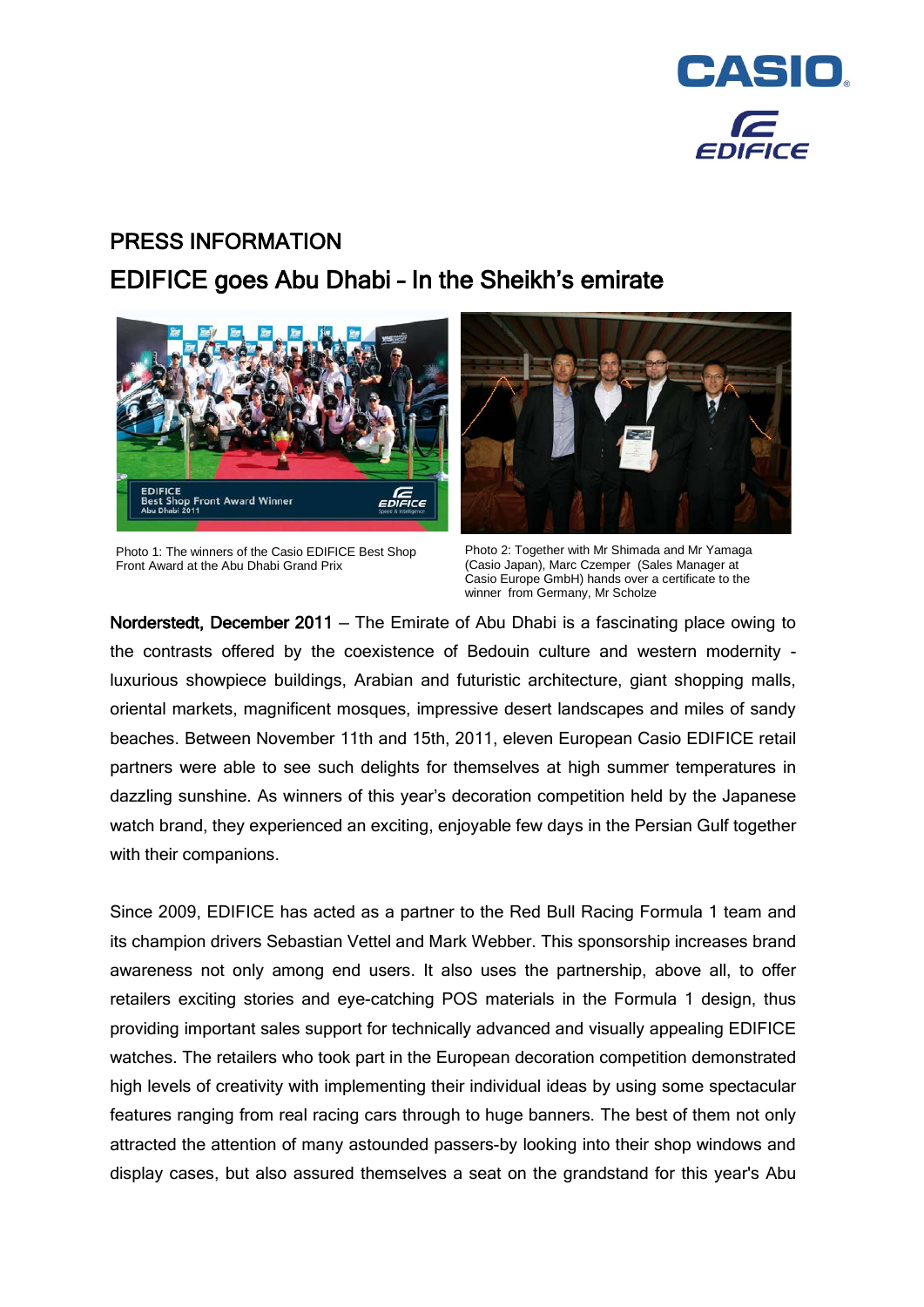

Dhabi Formula 1 Grand Prix at the impressive Yas Marina Circuit. EDIFICE also held a draw among the big Formula 1 fans for a visit to the drivers' paddock and the Red Bull Racing team pit on the day before the race. Here, they were able to examine Sebastian Vettel's and Mark Webber's original racing machines at close quarters and take a look at the racing circuit marina and the unique Yas Hotel integrated into the circuit. A few celebrities were also at hand, such as Nikki Lauda, who was happy to let people take photos with him.

This trip allowed EDIFICE to thank its retail partners for their outstanding commitment, which has helped to ensure the brand's fast-growing success over the last few years. "All of us at CASIO are amazed by the immense support that our young watch brand EDIFICE has received from specialist retailers. I think that retailers fully recognised at a very early stage that EDIFICE offers them great sales opportunities. We are pleased to meet such enthusiasm and will make every effort to continue to generate such great interest and to ensure that even more consumers enter specialist retail outlets in the future and specifically ask for the Red Bull Racing Champion watch," says Marc Czemper, Sales Manager at CASIO Europe GmbH. Together with Mr Shimada and Mr Yamaga from the brand's head office in Japan, Mr Czemper also handed over a certificate to the competition winners, who came from all over Europe – Germany, Austria, Belgium, France, the Netherlands, Hungary, Greece, Norway, Sweden and Denmark. He gave personal thanks to each winner and praised their commitment to EDIFICE.

This Persian Gulf emirate has experienced a meteoric rise from obscurity to a highly modern state over just a few decades thanks to revenues from crude oil, which has been flowing since the early 1960s. In spite of such a radical change, the emirate has also preserved many of its traditions. The EDIFICE visitors were able to encounter such contrasts in person while visiting one of the largest Islamic places of worship in the world, the Sheikh Zayed Grand Mosque, and the luxurious Emirate Palace Hotel, created in Middle-Eastern style, or while taking an excursion to one of the typical shopping malls in the region or to the neighbouring emirate of Dubai. A further highlight to the trip was the desert safari with a fast-paced ride in a jeep, a romantic sunset, barbeque supper and a belly dance performance. Motor sport in oriental surroundings with Western standard – EDIFICE has blessed its guests with an entertaining and eventful weekend.